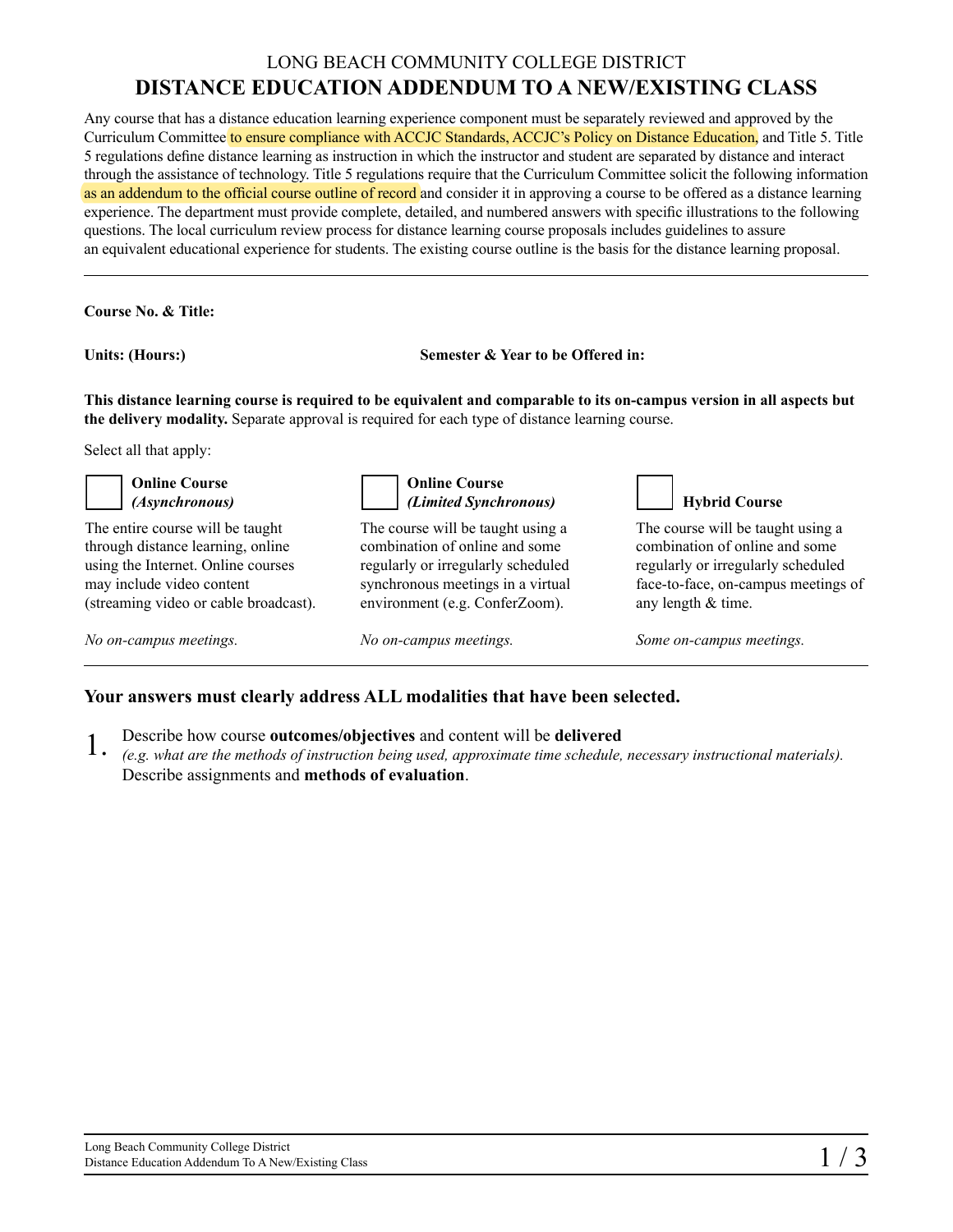- What is your **rationale** for teaching this course via distance learning? 2.
- *Consider the pedagogical, practical, and technical benefits.*

What are the **anticipated challenges** with teaching this course via distance learning? *Consider the pedagogical, practical, and technical challenges.* 3.

How do you propose to establish and maintain **regular and effective contact** with students *as required by [Title 5, Section 55204.](https://lbcc.instructure.com/courses/26684/files/196730/download?wrap=1) For details and examples view [OLET Regular & Effective Contact](https://lbcc.instructure.com/courses/26684/files/196730/download?wrap=1) Requirements.* 4.

*In addition to the requirements of Title 5, Section 55002 and any locally established requirements applicable to all courses, district governing boards shall ensure "Any portion of a course conducted through distance education includes regular effective contact between instructor and students, and among students."*